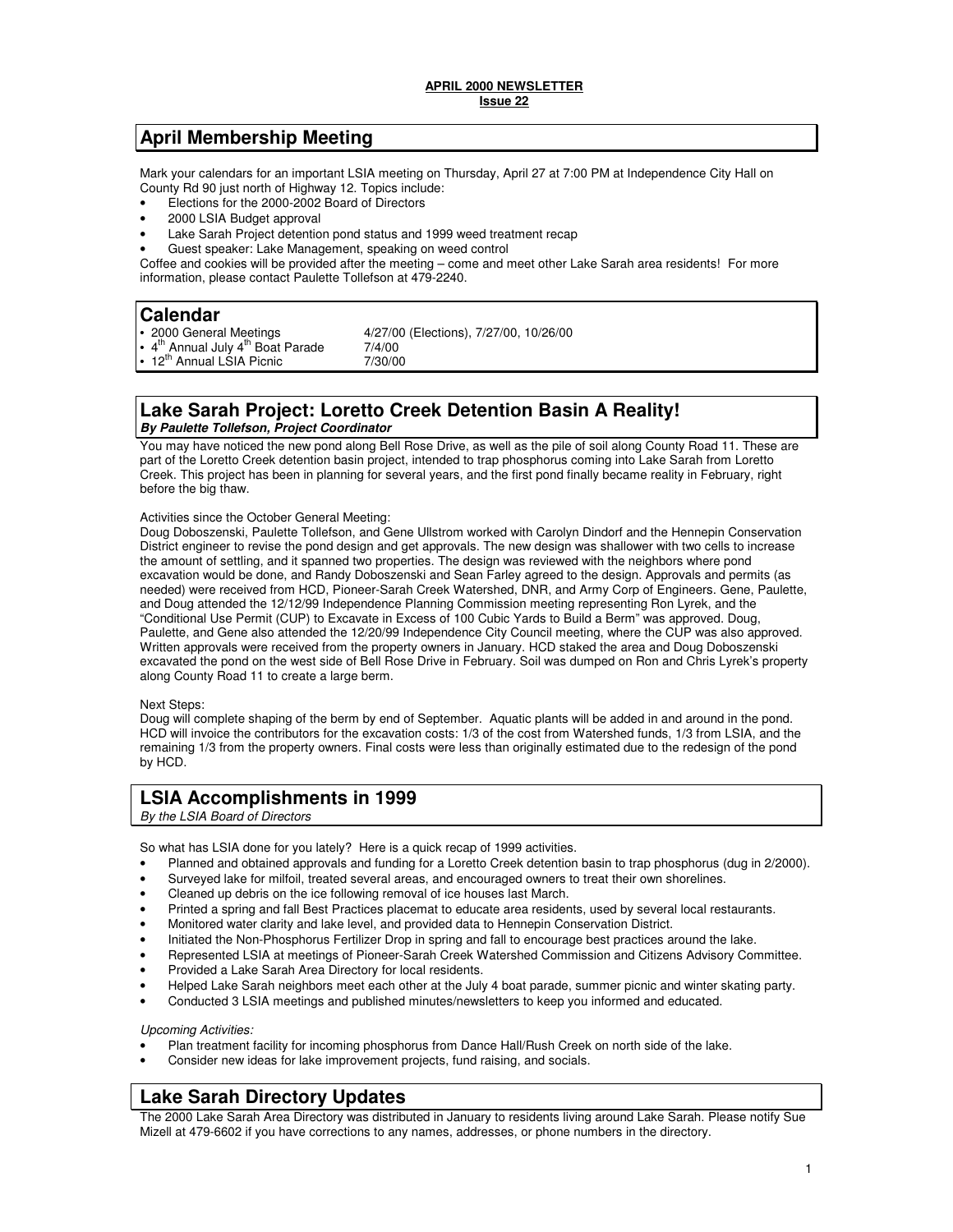### **April Elections By Paulette Tollefson, VP and Secretary**

Elections for the LSIA Board of Directors will be held at the April 27 General Meeting, including the following positions:

- Safety and Navigation Director, open; one candidate is on the slate.
- Water Level / Water Quality Director, now held by Ed Penney; one candidate is on the slate.
- Membership Director, now held by Mary Lou Peterson, who is willing to continue for another term.
- Secretary, now held by Paulette Tollefson; no candidates

### Responsibilities for All Positions

Attend Board Meetings (4-5/year), Membership Meetings (3/year), LSIA activities (such as picnic, skating party); contribute articles to Newsletters (2/year); assist in planning events.

#### Safety and Navigation Director

Deals with issues and regulations involving boating, fishing, skiing, jet skis, ice fishing, and anything involving safety of residents or users of the lake; works with the DNR, Water Patrol and other enforcement organizations as needed.

#### **Water Level/ Water Quality Director**

Handles issues with lake level or quality, such as coordinating a team to clear beaver dams blocking outflow from the lake; coordinates with the LSIA members who do the water clarity and water level measurements for HCD.

#### Membership Director

Tracks LSIA member information, sends annual Membership Letters, handles new member awards as appropriate, sends new member packets, checks LSIA PO Box, responds to member inquiries, forwards checks to Treasurer, coordinates development of educational materials for members and area residents (such as Best Practices placemats).

#### **Secretary**

Prepares agenda and writes/distributes minutes of all Board Meetings and Membership Meetings; gathers/writes articles for Newsletters; gathers updates to annual LSIA Area Directory and prepares for publication; sends articles to local newspapers for upcoming events; develops forms and sends letters as requested by the Board.

If you are interested in participating as the LSIA Secretary, please call Paulette Tollefson at 479-2240.

# **Skating Party and Chili Feed – a Hit!**

### By Mary Lou Peterson

On February 19 a great group of 65-70 young and middle-aged Lake Sarah residents enjoyed the ice rink at the home of Ron and Mary Jorgenson on Shady Beach Circle. We had a lovely winter day with temperatures warm enough to enjoy being outside, but cold enough to make good ice. We had a great bonfire, and a fish house and benches were available to tighten the skates and warm the feet. The early supper of chili and trimmings rounded out the afternoon. Thanks again to Ron and Mary for their hospitality!

### **Photo: Hosts Mary and Ron Jorgenson**

**3 Photos: Skaters of all ages enjoy the great ice 2 Photos: Sitting around the crackling bonfire Photo: Chili and other great vittles put smiles on faces**

# **Membership Update**

By Mary Lou Peterson, Membership Director

As of March 3 we have received 58 LSIA memberships. 13 members took advantage of the spring fertilizer sale, and 27 signed up for the trash service savings from Superior. Our association needs your membership to continue our work controlling weeds (including milfoil), assisting the DNR to resolve lake pollution problems (such as our new pond on Loretto Creek), and helping you to know your lake area neighbors. The value of your property, both in the neighborhood and along the lake shore, is benefited by good lake water condition. Please send in your dues!! If desired, you may sign up for Superior trash service at any time.

# **Ice Cleanup Meltdown**

By Paulette Tollefson

Shades of 1998! Our March 4 Lake Sarah Ice Cleanup was 'thawed out' again by unusually spring-like weather during the last half of February. Open water near the shoreline and holes in various sections of the ice prompted cancellation of the event. Participants from last year were notified by phone the previous weekend – we hope you didn't show up! Thanks to those who scoured the ice on their own as the ice melted. Your efforts help keep Lake Sarah clean and safe.

# **1999 LSIA Financial Results**

### By Brad Spencer, Treasurer

During the annual audit, all the accounting records were found to be accurate and complete. A bank deposit made early in the year was not reflected in the 2Q and 3Q 1999 reports, so our balance was slightly higher than reported. The Treasurer's Report for year-end 1999 shows the beginning balance was \$15681.21, receipts were \$9721.79, disbursements were \$23161.73, and the ending balance was \$2241.27. We have 2 CDs to use for current and future Lake Sarah Improvement Project activities.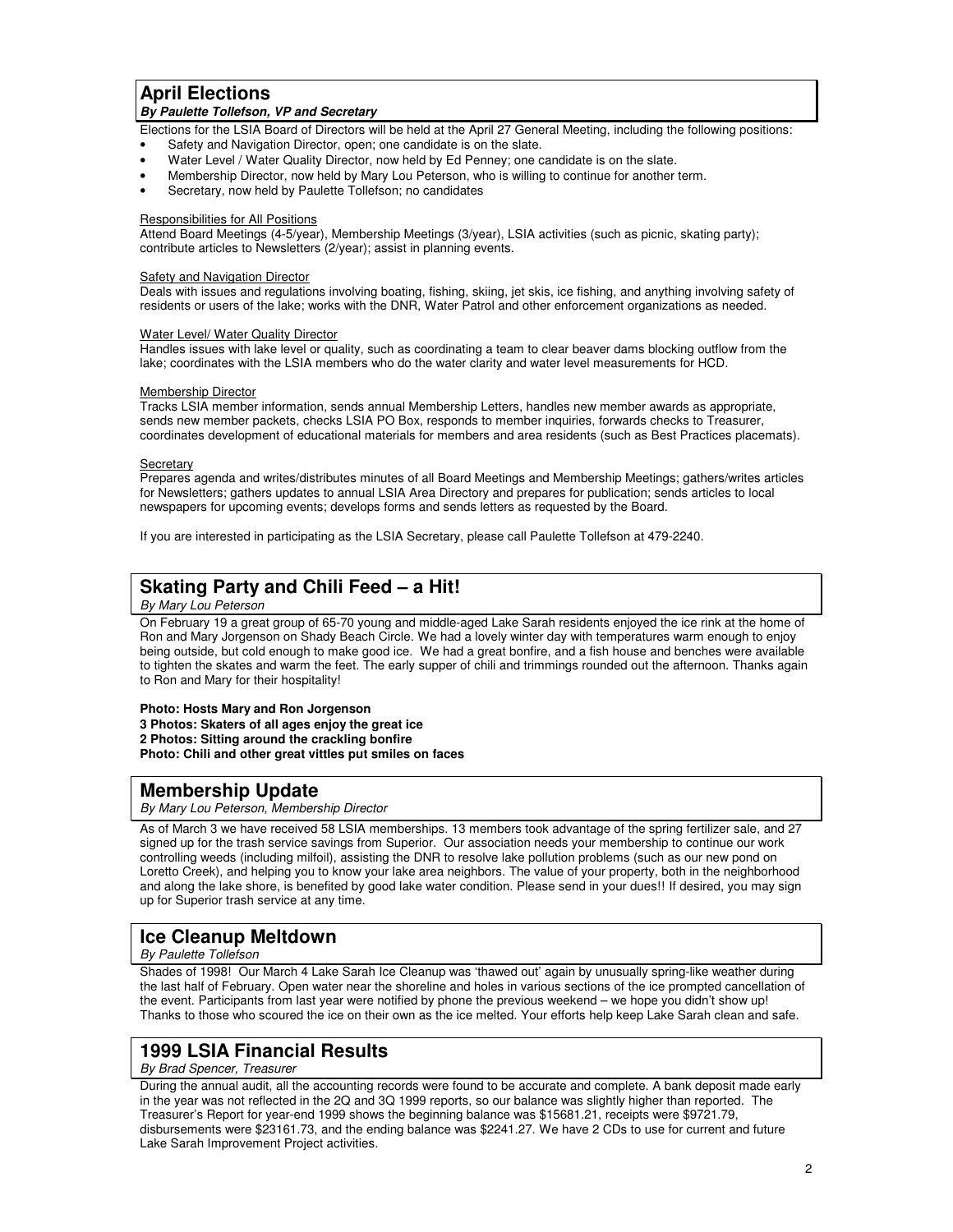#### Audit Statement dated March 9, 2000:

I have audited the financial statements for the calendar year 1999. In our opinion, the financial statements agree with the accounting records and, based upon my tests, appear to be correct. Signed by the Audit Committee: Paulette Tollefson (signed copy on file)

# **Water Level Committee Disbanded**

The Water Level Committee formed at the July 1999 General Meeting has never met. In the months after that meeting, there appeared to be no interest in having LSIA attempt to control the lake level, other than keeping the beaver dams cleared in the outflow. Unless there is renewed interest, the committee will not meet. Thanks to the volunteers from last July, which included Roger Pitts, Scott Walsh, Dick Weller, Kelly Sandlass, Tom Mizell, Steve Riley, and Ed Penney (Coordinator).

# **Government Liaison Report**

### By Dolores Ullstrom, Government Liaison

#### Citizens Advisory Committee Position Paper

The Pioneer-Sarah Creek Watershed Commission's Citizens Advisory Committee, of which I am a member, presented a position paper to the Commission on February 24, 2000. The paper sets forth a series of recommendations on ways to educate and assist owners of small livestock operations on ways to protect water quality. There are recommendations on manure and pasture management and on setbacks for livestock facilities. Recommendations include having each city provide educational material, monitor commercial manure haulers, and require siting of barns to minimize runoff into water sources. A central source for machinery rental and manure composting is also recommended.

The position paper was developed over a year's time with input from lakeshore owners and horse owners. It is a consensus document that has the great advantage of being acceptable to both groups. The Commission recommends that the recommendations be brought to the cities at a later date, possibly in the fall.

#### **Storm Water Rules**

Revised storm water rules have been sent to the cities in the watershed. The new rules go a long way to protect water quality by preventing the adverse effects of runoff. I believe it is important that the revised rules be adopted by the cities. The LSIA can help this happen by asking the cities to adopt the rules. You will be hearing more about this in the future.

## **Lake Sarah History: The Old Vander Hagen Place**

By Dolores Ullstrom

See if you can follow my reasoning. The newly placed berms on Ron and Chris Lyrek's property on the southeast end of Lake Sarah look a little like earthen dikes. Dikes remind me of Holland, and Holland reminds me of Henry and Marie Vander Hagen, former owners of the Lyrek property. Is that not a good excuse for another history lesson? Figuring that it is, Eileen Klaers and I headed for St. Therese Apartments in New Hope to visit with Marie Vander Hagen. Marie and Henry Vander Hagen moved from Independence in 1993. Henry passed away in 1994. Marie has health problems, but she has a good memory of family history and willingly shared it with us.

### **Photo: Marie Vander Hagen**

Henry Vander Hagen, born in 1903, emigrated to the US with his parents and 10 older brothers and sisters from Lith, Holland in 1905. Bernard, Henry's father, had come to the US for several months the year before to scout the country for a place to settle. His sons were getting near draft age and he did not want them going into the military. His wife Marie was, for several good reasons, reluctant to leave Holland. Among those reasons were the travails of travelling with 11 children, leaving her homeland and family, and disruption of her comfortable, upper class urban life in Lith.

Bernard was persuaded to come to Minnesota by Father Van den Heuvel, the priest who built the present church in Loretto. Bernard was not a farmer but set out from Holland intent on farming. Bernard paid the passage of three men, farm hands who promised to work for one year in exchange for their passage. Two of these men were Gisbert Elsen (uncle of Al and John Elsen of Loretto) and Albert VanBeusekom (father of Ken and Adrian). Marie is not sure of the third man's name.

Bernard had made arrangements to buy the Deisting place in Hamel. At Ellis Island he learned that Mrs. Deisting would not sign the papers. Father Van den Heuvel talked them into coming to Minnesota anyway. He put up most family members in the rectory and the older boys found other lodging until another farm could be found. The farm that the family purchased was located around the present site of Windmill Drive on the east end of the lake. A year or so later the Schumacher's farm, site of the present Lyrek home, was up for sale. The Vander Hagens bought it and moved the family into the almost new 5 bedroom house. The oldest son, Bernard, Jr., stayed on the original farm. Bernard Sr., not being a farmer, went to the University of Minnesota to get information on farming in Minnesota. Thus began a life long family connection with the U of M and the Extension Program.

The newly purchased farm was a lovely piece of ground, with lake shore on both Independence and Sarah. Like so many others on Lake Sarah, the family rented boats to fishermen. Records show that the railroad sold the land during the Civil War (1864) to John and Rosa Lock. It was later sold to John and Marie Gaspar and then to a line of Schumachers, Joseph and Mary, Matt, and then Peter and Magdalena, from whom Bernard and Marie Vander Hagen purchased the land in 1905. In 1936 the title was transferred to son Henry and his wife Marie. The farm was later split up. Henry and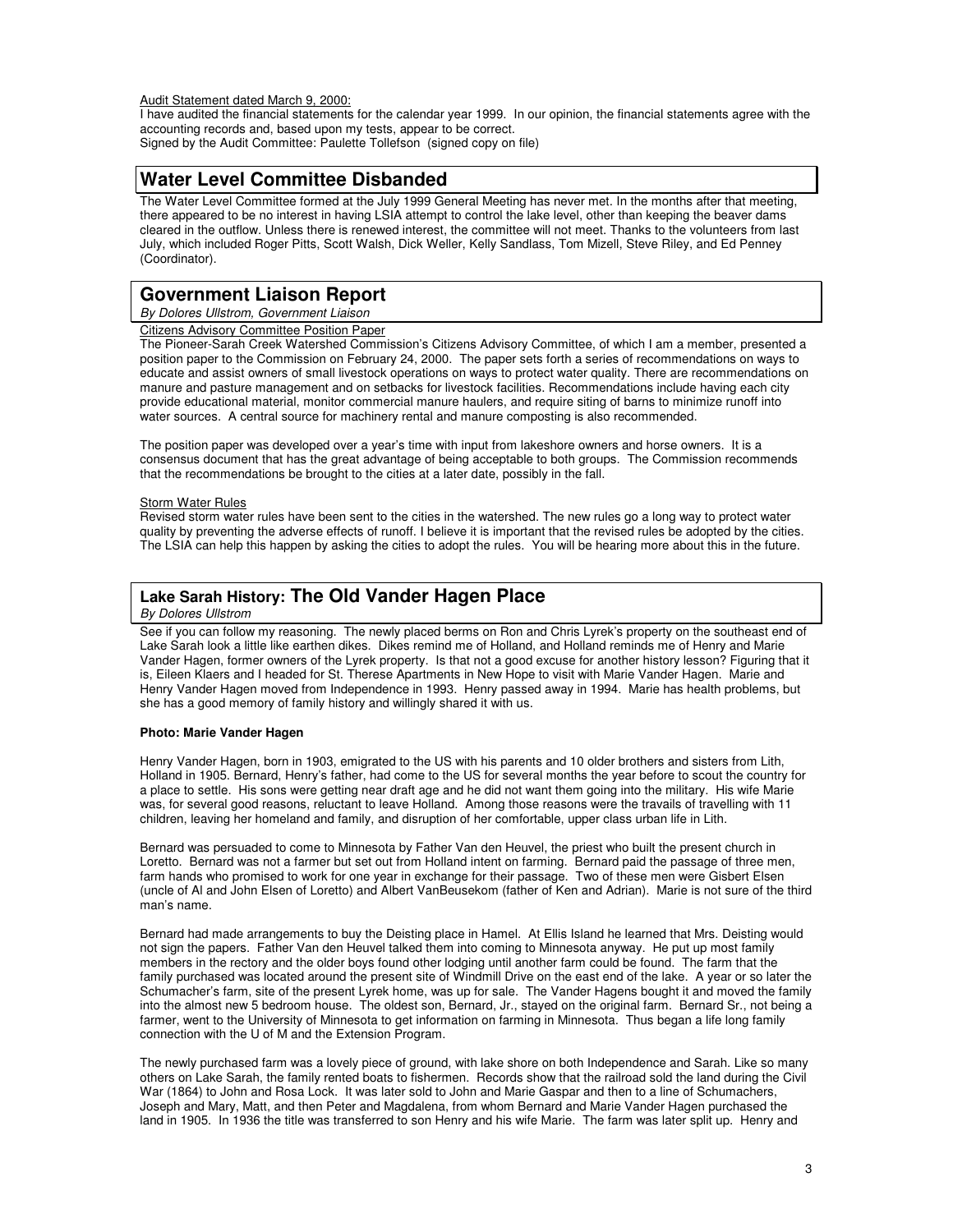Marie used part of it, on the south side of Cty 11, to build a new home. They moved into that home in 1955. Vinland Center sits on land that was once part of the original farm.

### **Photo: Former Vander Hagen home, now owned by Chris and Ron Lyrek**

Between 1955 and 1988 the former Vander Hagen home on the north side of Cty 11 was rented out. It was a duplex for a while. The man who bought the farm from Henry and Marie about 1988 tore down the barn, sold the weathered boards, and began remodeling the house. He was unable to complete the project. The house sat vacant for a few years until Ron Lyrek bought it about 9 years ago. Ron and Chris have completely remodeled the house, and it is lovely.

#### **Photo: Chris Lyrek and their children**

Newly arrived emigrants from Holland often stayed at the Vander Hagen farm until they had their own place. Marie's father, Tony Adams, and two cousins built the Vander Hagen barn with plans from the U of M. Thus started a friendship that eventually resulted in Henry and Marie's marriage October 24, 1928 at Holy Name Church. She was 20 and he was 25. They immediately moved into the farmhouse. Barnard Sr and his wife Marie moved out the next day and went to Minneapolis to live. Marie, the younger, was a busy young housewife. She and Henry had two children, and there were always hired men to feed.

Education was important to both the Vander Hagens and the Adams. Some of Bernard Vander Hagen Sr's children went to St. Mary's in Winona for high school and the U of M for college. In Holland all the older children had gone to boarding school. Before Loretto and Delano merged, Loretto families had to drive their children to high school in Delano. Marie went to elementary school for one year at Ascension in Minneapolis. About 5 a.m. on Monday morning at the Hamel station, Marie boarded the train to Minneapolis and rode into the city, where she transferred to a streetcar that took her to Ascension. She stayed with an aunt during the week, coming home to Hamel on Friday nights. This was thought to be easier than walking 2.5 miles every day to Holy Name School.

Henry and Marie were life long volunteers. Henry was on the Delano/Loretto School Board for many years. Marie was a 4-H leader for 27 years. For 17 years they sang with the North Hennepin Community Choir that entertained all over the county. They spearheaded the formation of the Delano and Loretto Senior Citizen Groups. In 1980 Henry and Marie were honored for their volunteerism by being named Hennepin County's Volunteers of the Year.

It was such a pleasure to meet with Marie and hear her stories. I want to thank Eileen for making the arrangements and accompanying me. Every time I pass the old modernized farmhouse, I will think of its rich history, happy that it has a new lease on life.